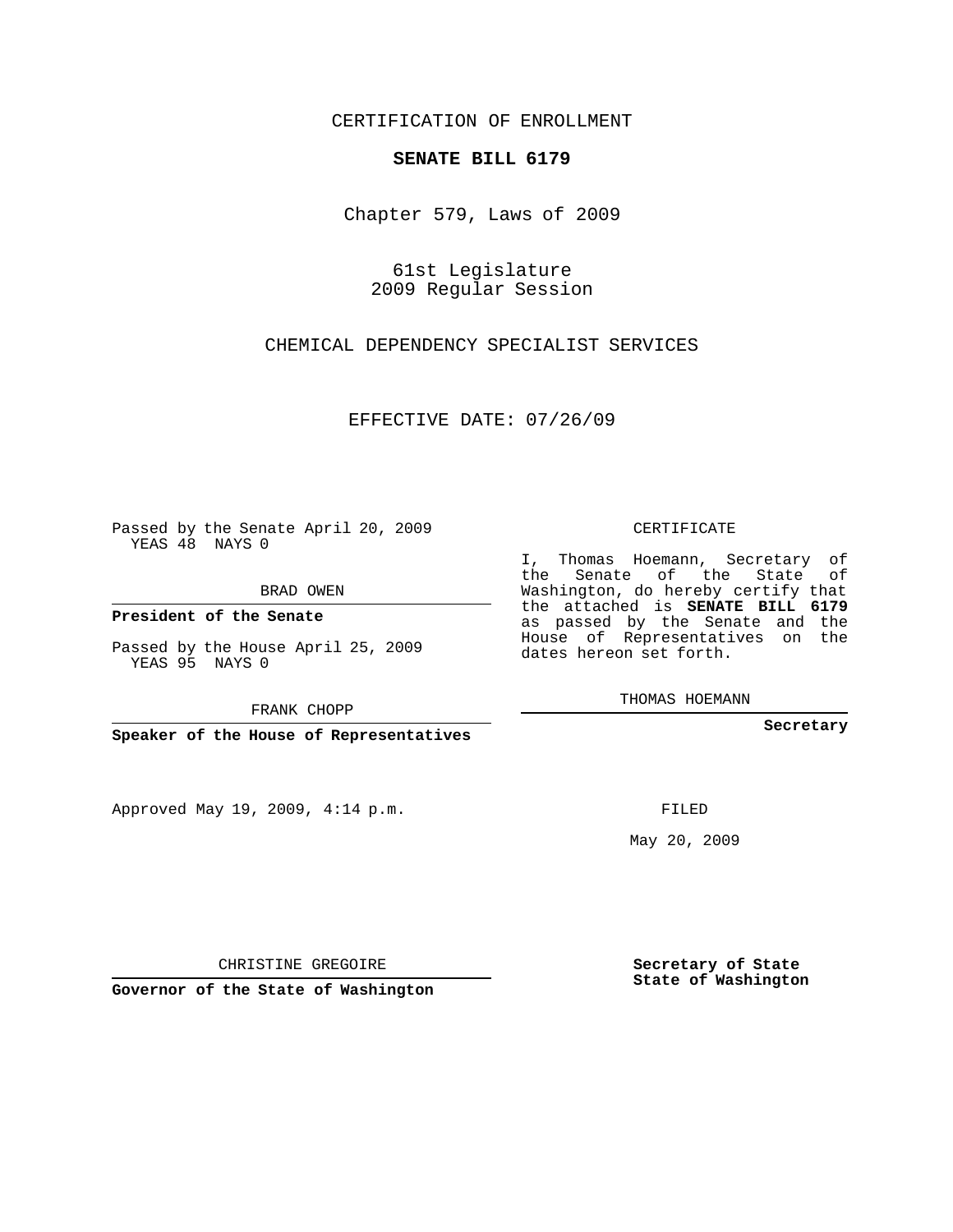## **SENATE BILL 6179** \_\_\_\_\_\_\_\_\_\_\_\_\_\_\_\_\_\_\_\_\_\_\_\_\_\_\_\_\_\_\_\_\_\_\_\_\_\_\_\_\_\_\_\_\_

\_\_\_\_\_\_\_\_\_\_\_\_\_\_\_\_\_\_\_\_\_\_\_\_\_\_\_\_\_\_\_\_\_\_\_\_\_\_\_\_\_\_\_\_\_

Passed Legislature - 2009 Regular Session

**State of Washington 61st Legislature 2009 Regular Session By** Senators Tom, Fairley, and Prentice

Read first time 04/16/09. Referred to Committee on Ways & Means.

 AN ACT Relating to chemical dependency specialist services; and amending RCW 70.96A.037.

BE IT ENACTED BY THE LEGISLATURE OF THE STATE OF WASHINGTON:

 **Sec. 1.** RCW 70.96A.037 and 2005 c 504 s 305 are each amended to read as follows:

 (1) The department of social and health services shall contract for 7 chemical dependency specialist services at ((each)) division of 8 children and family services offices to enhance the timeliness and quality of child protective services assessments and to better connect families to needed treatment services.

 (2) The chemical dependency specialist's duties may include, but are not limited to: Conducting on-site chemical dependency screening and assessment, facilitating progress reports to department social workers, in-service training of department social workers and staff on substance abuse issues, referring clients from the department to treatment providers, and providing consultation on cases to department social workers.

(3) The department of social and health services shall provide